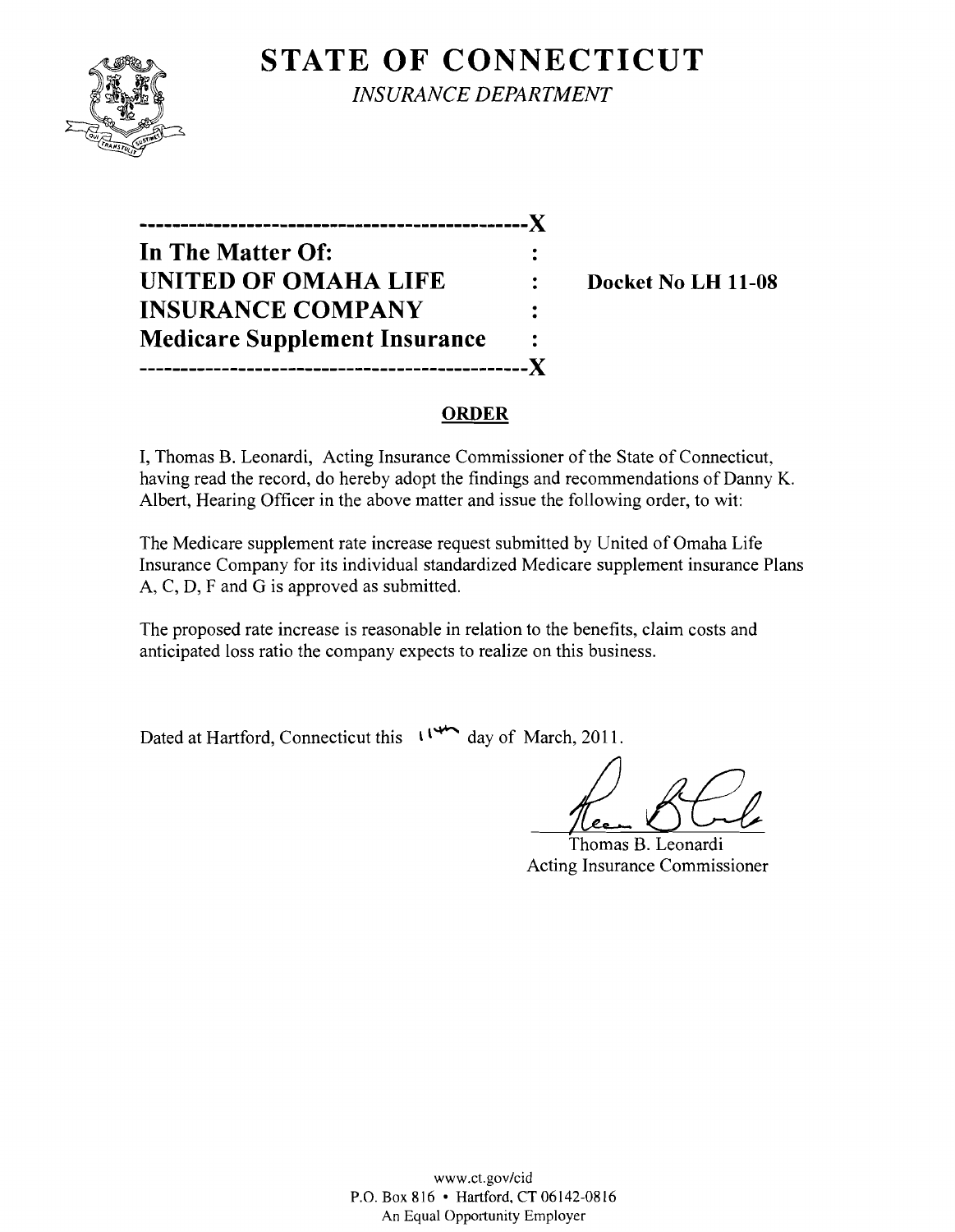# **STATE OF CONNECTICUT**



*INSURANCE DEPARTMENT* 

*11(/,.* **X** 

**In The Matter Of: UNITED OF OMAHA LIFE : Docket No. LH 11-08 INSURANCE COMPANY Medicare Supplement Insurance -----------------------------------------------X** 

## **PROPOSED FINAL DECISION**

 $\ddot{\cdot}$  $\ddot{\cdot}$ 

### 1. **INTRODUCTION**

The Insurance Commissioner of the State of Connecticut is empowered to review rates charged for individual and group Medicare supplement policies sold to any resident of this State who is eligible for Medicare. The source for this regulatory authority is contained in Chapter 700c and Section 38a-495a of the Connecticut General Statutes.

After due notice a hearing was held at the Insurance Department in Hartford on February 23, 2011 to consider whether or not the rate increase requested by United of Omaha Life Insurance Company on its individual standardized supplement business should be approved.

No members from the general public attended the hearing.

No company representatives attended the hearing.

The hearing was conducted in accordance with the requirements of Section 38a-474, Connecticut General Statutes, the Uniform Administrative Procedures Act, Chapter 54 of the Connecticut General Statutes, and the Insurance Department Rules of Practice, Section 38a-8-1 et seq. of the Regulations of Connecticut State Agencies.

A Medicare supplement (or Medigap) policy is a private health insurance policy sold on an individual or group basis which provides benefits that are additional to the benefits provided by Medicare. For many years Medicare supplement policies have been highly regulated under both state and federal law to protect the interests of persons eligible for Medicare who depend on these policies to provide additional coverage for the costs of health care.

Effective December 1, 2005, Connecticut amended its program of standardized Medicare supplement policies in accordance with Section 38a-495a of the Connecticut General Statutes, and Sections 38a-495a-l through 38a-495a-21 of the Regulations of Connecticut Agencies. This program, which conforms to federal requirements, provides that all insurers offering Medicare supplement policies for sale in the state must offer the basic "core" package of benefits known as Plan A. Insurers may also offer anyone or more of eleven other plans (Plans B through L).

> www.ct.gov/cid P.O. Box 816 • Hartford, CT 06142-0816 An Equal Opportunity Employer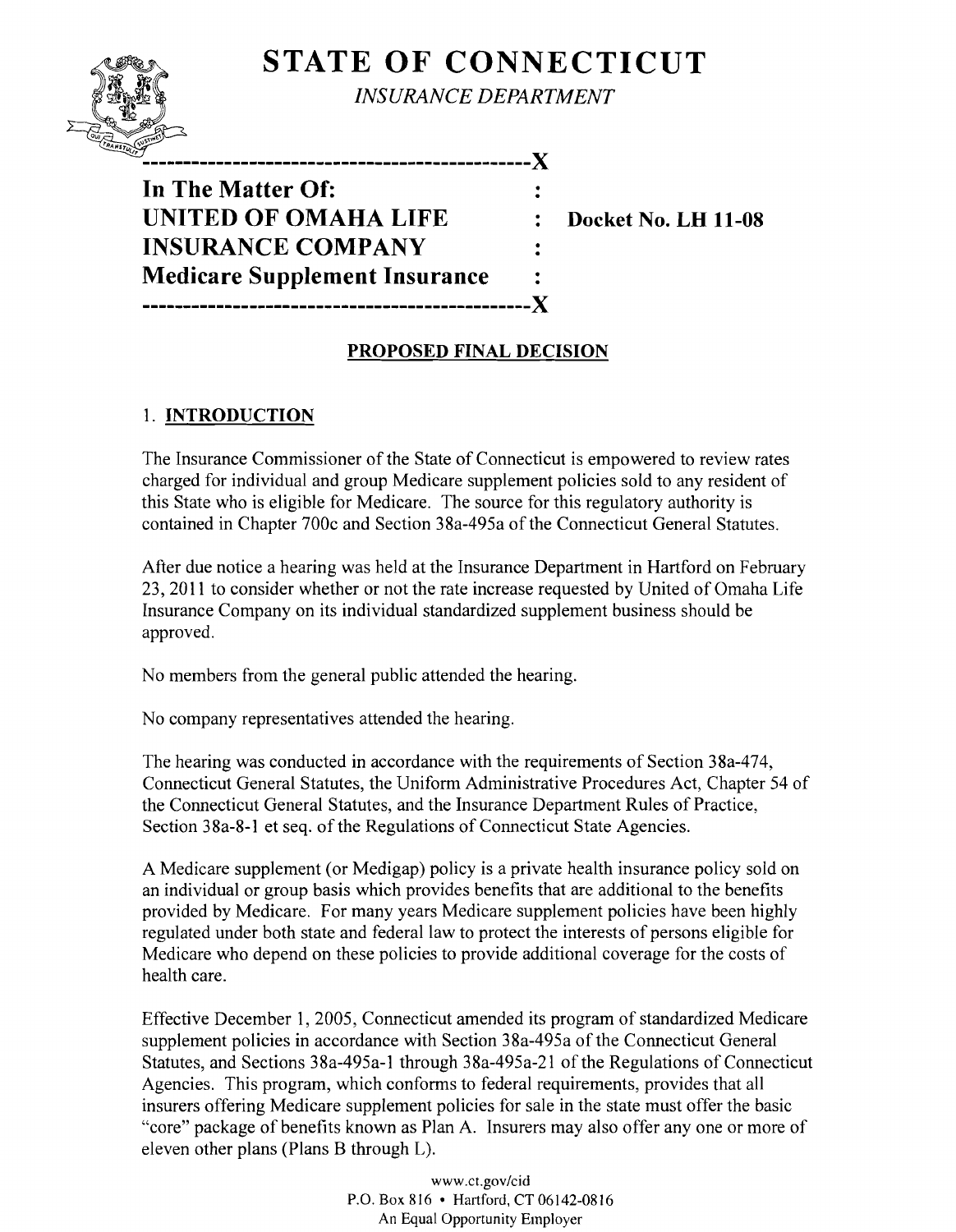Effective January 1, 2006, in accordance with Section 38a-495c of the Connecticut General Statutes (as amended by Public Act 05-20) premiums for all Medicare supplement policies in the state must use community rating. Rates for Plans A through L must be computed without regard to age, gender, previous claims history or the medical condition of any person covered by a Medicare supplement policy or certificate.

The statute provides that coverage under Plan A through L may not be denied on the basis of age, gender, previous claims history or the medical condition of any covered person. Insurers may exclude benefits for losses incurred within six months from the effective date of coverage based on a pre-existing condition.

Effective October 1, 1998, carriers that offer Plan B or Plan C must make these plans as well as Plan A, available to all persons eligible for Medicare by reason of disability.

Insurers must also make the necessary arrangements to receive notice of all claims paid by Medicare for their insureds so that supplemental benefits can be computed and paid without requiring insureds to file claim forms for such benefits. This process of direct notice and automatic claims payment is commonly referred to as "piggybacking" or "crossover".

Sections 38a-495 and 38a-522 of the Connecticut General Statutes, and Section 38a-495a-10 ofthe Regulations of Connecticut Agencies, state that individual and group Medicare supplement policies must have anticipated loss ratios of 65% and 75%, respectively. Under Sections 38a-495-7 and 38a-495a-10 of the Regulations of Connecticut Agencies, filings for rate increases must demonstrate that actual and expected losses in relation to premiums meet these standards, and anticipated loss ratios for the entire future period for which the requested premiums are calculated to provide coverage must be expected to equal or exceed the appropriate loss ratio standard.

Section 38a-473 of the Connecticut General Statutes provides that no insurer may incorporate in its rates for Medicare supplement policies factors for expenses that exceed 150% of the average expense ratio for that insurer's entire written premium for all lines of health insurance for the previous calendar year.

### II. **FINDING OF FACT**

After reviewing the exhibits entered into the record ofthis proceeding, and utilizing the experience, technical competence and specialized knowledge of the Insurance Department, the undersigned makes the following findings of fact:

1. United of Omaha Life Insurance Company has requested the approval of a 17% rate increase for its individual standardized Medicare supplement policy form Plans A, C, D, F and G.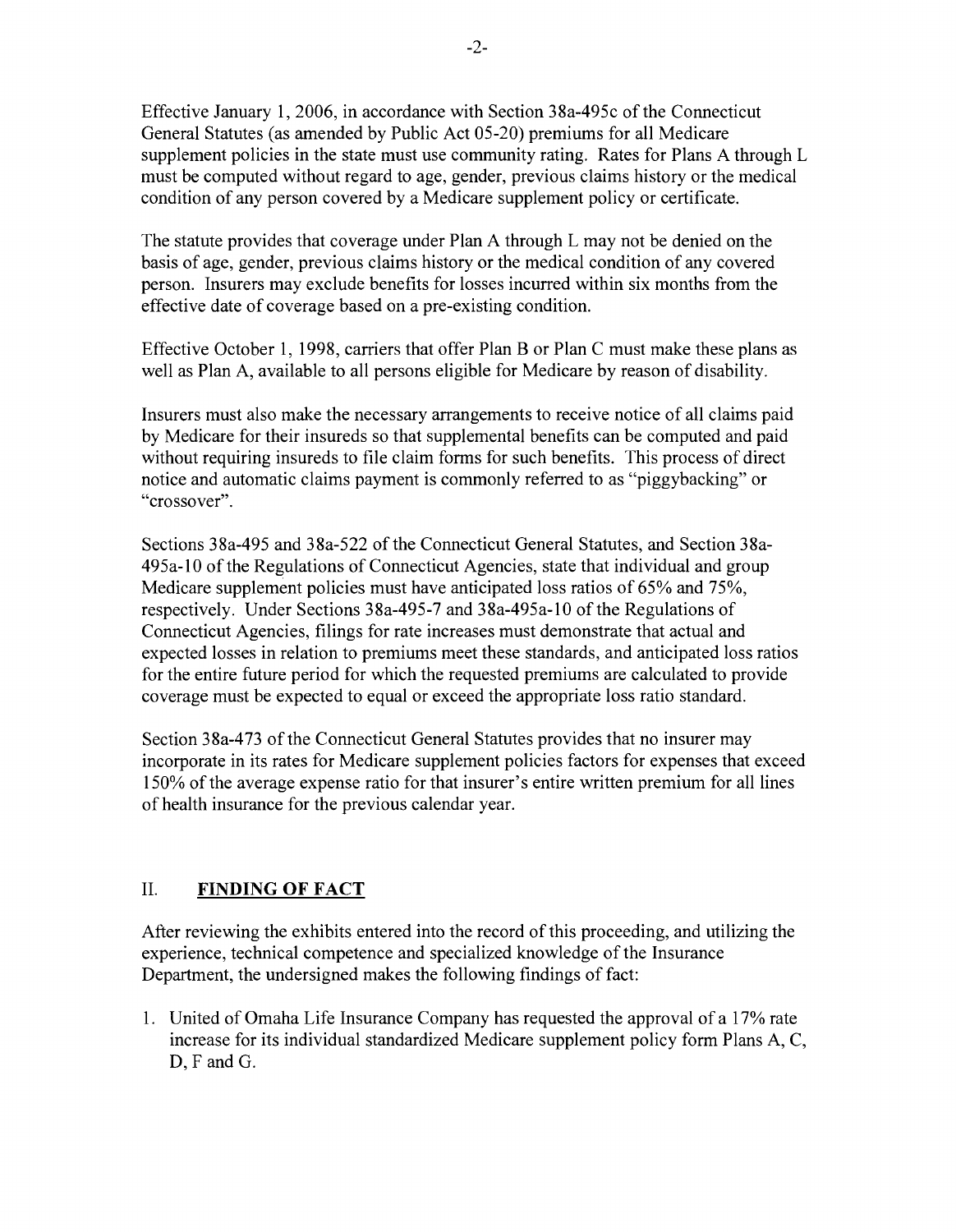2. The following are estimated  $9/30/2010$  in-force counts in Connecticut and on a nationwide basis:

| 'lan  | Connecticut | Nationwide |
|-------|-------------|------------|
| A     |             | 1,621      |
| C     | 60          | 2,403      |
| D     | 9           | 3,226      |
| F     | 439         | 341,981    |
| G     | 193         | 40,607     |
| Total | 701         | 389,838    |

- 3. The last approved rate increase was 15% for Plans A, F and G, effective *5/112010.*
- 4. The subject policies are agent solicited and direct response.
- 5. United of Omaha does not utilize a pre-existing condition exclusion clause with these Plans.
- 6. United of Omaha certified that their expense factors are in compliance with section 38a-473, C.G.S.
- 7. United of Omaha has conformed to subsection (e) of section 38a-495c, C.G.S. regarding the automatic processing of Part A and B claims.
- 8. The proposed rates are designed to satisfy the Connecticut regulatory loss ratio of 65%.
- 9. They offer Plan A and C to the disabled.
- 10. Below are the estimated loss ratios in Connecticut for 2009, 2010 and from inceptionto-date:

| Plan  | 2009   | 2010   | Inception-to-date |
|-------|--------|--------|-------------------|
| A     | 72.6%  | 50.0%  | 53.3%             |
| C     | n/a    | 125.0% | 125.0%            |
|       | n/a    | 505.0% | 505.0%            |
| F     | 107.9% | 100.3% | 101.4%            |
|       | 53.1%  | 91.1%  | 80.2%             |
| Total | 76.3%  | 101.7% | 96.8%             |

11. Below are the estimated loss ratios on a nationwide basis for 2009, 2010 and from inception-to-date:

| Plan | 2009   | 2010   | Inception-to-date |
|------|--------|--------|-------------------|
| A    | 187.0% | 160.4% | 167.9%            |
| C    | 90.3%  | 92.7%  | 89.5%             |
| D    | 78.9%  | 84.3%  | 81.3%             |
| F    | 87.6%  | 92.5%  | 90.7%             |
| G    | 78.8%  | 83.7%  | 81.6%             |